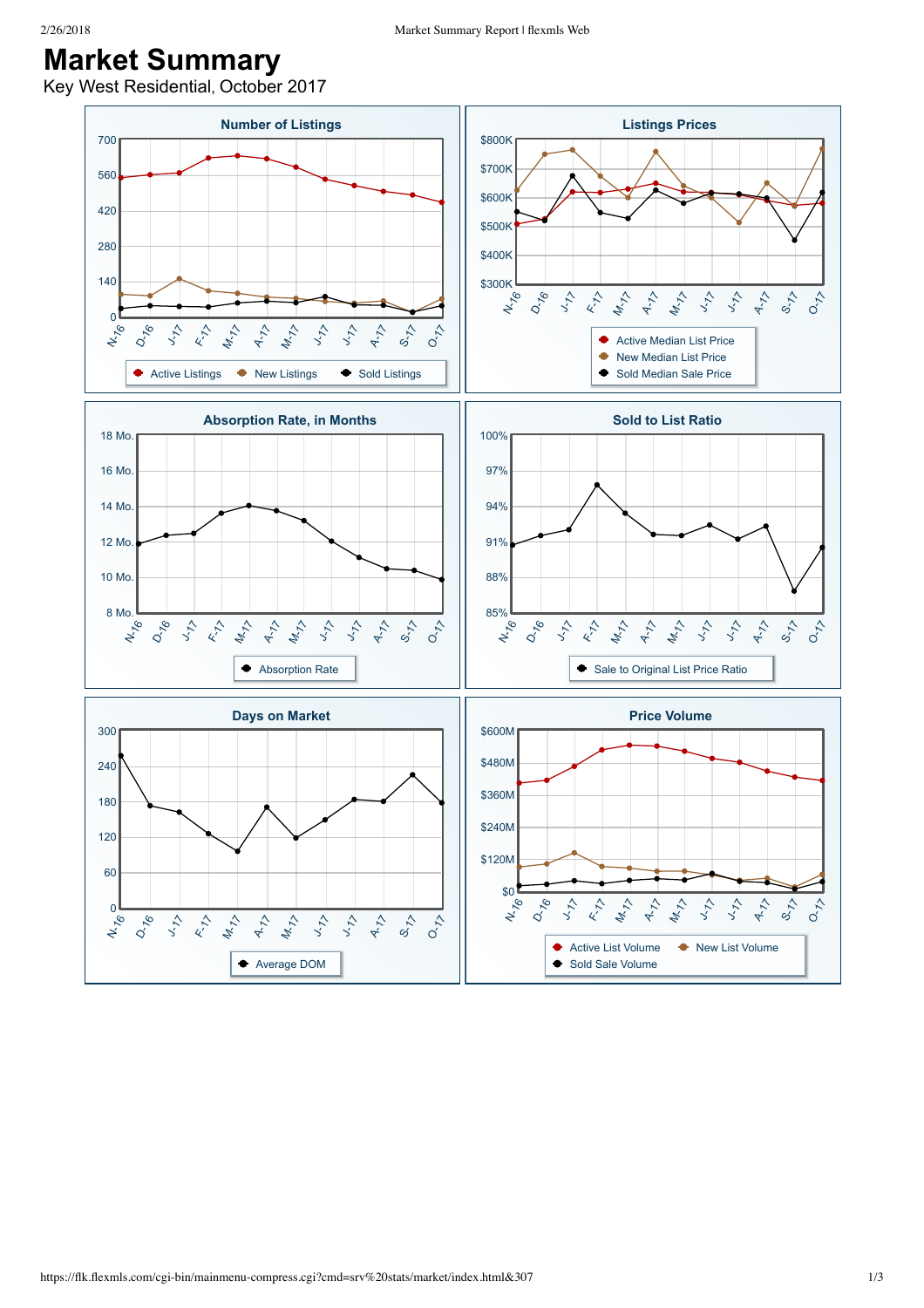| <b>Summary Statistics</b> |               |               |          |                 |                 |          |
|---------------------------|---------------|---------------|----------|-----------------|-----------------|----------|
|                           | <b>Oct-17</b> | <b>Oct-16</b> | % Chq    | <b>2017 YTD</b> | <b>2016 YTD</b> | $%$ Chg  |
| <b>Absorption Rate</b>    | 9.85          | 11.45         | $-13.97$ | 12.08           | 12.37           | $-2.34$  |
| Average List Price        | \$913.793     | \$679.083     | 34.56    | \$858.233       | \$820.472       | 4.60     |
| Median List Price         | \$579.900     | \$465,000     | 24.71    | \$629,000       | \$579,000       | 8.64     |
| Average Sale Price        | \$810.258     | \$554.608     | 46.10    | \$768.911       | \$845.400       | $-9.05$  |
| l Median Sale Price       | \$617,000     | \$443.500     | 39.12    | \$600,000       | \$550,000       | 9.09     |
| Average DOM               | 178           | 183           | $-2.73$  | 153             | 146             | 4.79     |
| Median DOM                | 116           | 98            | 18.37    | 81              | 97              | $-16.49$ |

| <b>Sold Listings</b> |                                          |                |          |                |                |          | <b>Pending Listings</b>                  |                |                |          |                         |                |          |
|----------------------|------------------------------------------|----------------|----------|----------------|----------------|----------|------------------------------------------|----------------|----------------|----------|-------------------------|----------------|----------|
|                      | <b>This Month</b><br><b>Year to Date</b> |                |          |                |                |          | <b>This Month</b><br><b>Year to Date</b> |                |                |          |                         |                |          |
|                      | 2017                                     | 2016           | % Chg    | 2017           | 2016           | % Chg    |                                          | 2017           | 2016           | % Chg    | 2017                    | 2016           | % Chg    |
| 0-99,999             | 4                                        | 0              | N/A      | 28             | 24             | 16.7     | 0-99,999                                 | 3              | 4              | $-25.0$  | 30                      | 28             | 7.1      |
| 100,000-149,999      | 0                                        | 1              | $-100.0$ | $\mathbf 0$    | $\mathbf{1}$   | $-100.0$ | 100,000-149,999                          | 0              | $\mathbf 0$    | 0.0      | 0                       | 1              | $-100.0$ |
| 150,000-199,999      | 0                                        | 0              | 0.0      | $\mathbf 0$    | 5              | $-100.0$ | 150,000-199,999                          | 0              | 0              | 0.0      | 0                       | 5              | $-100.0$ |
| 200,000-249,999      | 1                                        | 4              | $-75.0$  | 10             | 9              | 11.1     | 200,000-249,999                          | $\overline{2}$ | 1              | 100.0    | 6                       | 8              | $-25.0$  |
| 250,000-299,999      | 0                                        | 1              | $-100.0$ | 10             | 16             | $-37.5$  | 250,000-299,999                          | 0              | 3              | $-100.0$ | 13                      | 20             | $-35.0$  |
| 300,000-349,999      | 0                                        | 3              | $-100.0$ | 18             | 31             | $-41.9$  | 300,000-349,999                          | 0              | 0              | 0.0      | 12                      | 24             | $-50.0$  |
| 350,000-399,999      | 3                                        | 3              | 0.0      | 42             | 34             | 23.5     | 350,000-399,999                          | 3              | 4              | $-25.0$  | 48                      | 41             | 17.1     |
| 400,000-449,999      | 4                                        | 3              | 33.3     | 26             | 32             | $-18.7$  | 400,000-449,999                          | $\overline{2}$ | $\overline{2}$ | 0.0      | 21                      | 26             | $-19.2$  |
| 450,000-499,999      | 4                                        | 2              | 100.0    | 41             | 47             | $-12.8$  | 450,000-499,999                          | 4              | 1              | 300.0    | 40                      | 43             | $-7.0$   |
| 500.000-549.999      | 3                                        | 1              | 200.0    | 39             | 35             | 11.4     | 500,000-549,999                          | 3              | 4              | $-25.0$  | 37                      | 33             | 12.1     |
| 550,000-599,999      | 1                                        | 1              | 0.0      | 28             | 30             | $-6.7$   | 550,000-599,999                          | 4              | 1              | 300.0    | 37                      | 41             | $-9.8$   |
| 600,000-649,999      | 4                                        | 0              | N/A      | 37             | 23             | 60.9     | 600,000-649,999                          | 1              | $\Omega$       | N/A      | 22                      | 22             | 0.0      |
| 650,000-699,999      | 1                                        | $\mathbf{1}$   | 0.0      | 17             | 19             | $-10.5$  | 650,000-699,999                          | 3              | 4              | $-25.0$  | 24                      | 19             | 26.3     |
| 700,000-749,999      | 2                                        | 1              | 100.0    | 21             | 16             | 31.3     | 700,000-749,999                          | 1              | 0              | N/A      | 19                      | 16             | 18.8     |
| 750,000-799,999      | 1                                        | 3              | $-66.7$  | 13             | 17             | $-23.5$  | 750,000-799,999                          | 3              | 1              | 200.0    | 15                      | 21             | $-28.6$  |
| 800,000-849,999      | 1                                        | 1              | 0.0      | 18             | 14             | 28.6     | 800,000-849,999                          | 0              | 1              | $-100.0$ | 15                      | 11             | 36.4     |
| 850,000-899,999      | $\Omega$                                 | 1              | $-100.0$ | 12             | 16             | $-25.0$  | 850,000-899,999                          | 4              | $\overline{2}$ | 100.0    | 17                      | 25             | $-32.0$  |
| 900,000-949,999      | 3                                        | $\Omega$       | N/A      | 12             | 9              | 33.3     | 900,000-949,999                          | 0              | $\overline{2}$ | $-100.0$ | 5                       | 6              | $-16.7$  |
| 950,000-999,999      | 0                                        | 1              | $-100.0$ | 14             | 10             | 40.0     | 950,000-999,999                          | 1              | $\mathbf{1}$   | 0.0      | 13                      | 17             | $-23.5$  |
| 1,000,000-1,099,999  | 0                                        | 0              | 0.0      | 8              | 12             | $-33.3$  | 1,000,000-1,099,999                      | 0              | 1              | $-100.0$ | 9                       | 8              | 12.5     |
| 1,100,000-1,199,999  | $\overline{2}$                           | $\mathbf{1}$   | 100.0    | 14             | 8              | 75.0     | 1,100,000-1,199,999                      | 0              | 1              | $-100.0$ | 9                       | 10             | $-10.0$  |
| 1,200,000-1,299,999  | $\overline{2}$                           | $\overline{2}$ | 0.0      | 23             | 10             | 130.0    | 1,200,000-1,299,999                      | 1              | $\mathbf{1}$   | 0.0      | 19                      | 11             | 72.7     |
| 1,300,000-1,399,999  | 0                                        | $\Omega$       | 0.0      | 5              | $\overline{7}$ | $-28.6$  | 1,300,000-1,399,999                      | 0              | $\overline{c}$ | $-100.0$ | 13                      | 11             | 18.2     |
| 1,400,000-1,499,999  | 1                                        | 0              | N/A      | 6              | 6              | 0.0      | 1,400,000-1,499,999                      | 0              | $\overline{2}$ | $-100.0$ | $\overline{4}$          | 8              | $-50.0$  |
| 1,500,000-1,599,999  | $\overline{2}$                           | 0              | N/A      | 6              | $\overline{7}$ | $-14.3$  | 1,500,000-1,599,999                      | 1              | 0              | N/A      | 6                       | $\overline{4}$ | 50.0     |
| 1,600,000-1,699,999  | 1                                        | 0              | N/A      | 12             | 0              | N/A      | 1,600,000-1,699,999                      | 1              | 0              | N/A      | 12                      | 5              | 140.0    |
| 1,700,000-1,799,999  | $\overline{2}$                           | 0              | N/A      | 6              | $\mathbf{1}$   | 500.0    | 1,700,000-1,799,999                      | 0              | $\mathbf 0$    | 0.0      | 5                       | 0              | N/A      |
| 1,800,000-1,899,999  | 0                                        | 0              | 0.0      | 2              | 8              | $-75.0$  | 1,800,000-1,899,999                      | 0              | 0              | 0.0      | $\overline{7}$          | $\overline{4}$ | 75.0     |
| 1,900,000-1,999,999  | 0                                        | 0              | 0.0      | 1              | 3              | $-66.7$  | 1,900,000-1,999,999                      | 0              | $\mathbf 0$    | 0.0      | 3                       | 6              | $-50.0$  |
| 2,000,000-2,249,999  | 1                                        | 0              | N/A      | 6              | $\overline{7}$ | $-14.3$  | 2,000,000-2,249,999                      | 0              | 0              | 0.0      | $\boldsymbol{2}$        | 6              | $-66.7$  |
| 2,250,000-2,499,999  | 0                                        | 0              | 0.0      | 2              | 3              | $-33.3$  | 2,250,000-2,499,999                      | 0              | 0              | 0.0      | 5                       | 6              | $-16.7$  |
| 2,500,000-2,749,999  | 0                                        | 0              | 0.0      | 3              | $\overline{c}$ | 50.0     | 2,500,000-2,749,999                      | 0              | $\mathbf 0$    | 0.0      | $\overline{\mathbf{c}}$ | $\mathbf{1}$   | 100.0    |
| 2,750,000-2,999,999  | $\Omega$                                 | 0              | 0.0      | $\overline{c}$ | $\mathbf{1}$   | 100.0    | 2,750,000-2,999,999                      | 0              | 0              | 0.0      | 4                       | $\overline{2}$ | 100.0    |
| 3,000,000-3,249,999  | 1                                        | 0              | N/A      | 1              | 1              | 0.0      | 3,000,000-3,249,999                      | 0              | 0              | 0.0      | 1                       | $\mathbf{1}$   | 0.0      |
| 3,250,000-3,499,999  | 0                                        | 0              | 0.0      | 1              | $\mathbf{1}$   | 0.0      | 3,250,000-3,499,999                      | 0              | $\Omega$       | 0.0      | 0                       | 0              | 0.0      |
| 3,500,000-3,749,999  | 0                                        | 0              | 0.0      | 1              | 3              | $-66.7$  | 3,500,000-3,749,999                      | 0              | 0              | 0.0      | 0                       | $\mathbf{1}$   | $-100.0$ |
| 3,750,000-3,999,999  | $\Omega$                                 | 0              | 0.0      | 1              | $\mathbf{1}$   | 0.0      | 3,750,000-3,999,999                      | 0              | $\Omega$       | 0.0      | 1                       | 3              | $-66.7$  |
| 4,000,000-4,249,999  | $\Omega$                                 | 0              | 0.0      | 0              | $\mathbf 0$    | 0.0      | 4,000,000-4,249,999                      | 0              | 0              | 0.0      | 0                       | $\Omega$       | 0.0      |
| 4,250,000-4,499,999  | 0                                        | 0              | 0.0      | 0              | $\Omega$       | 0.0      | 4,250,000-4,499,999                      | 0              | $\Omega$       | 0.0      | 1                       | 1              | 0.0      |
| 4,500,000-4,749,999  | 0                                        | 0              | 0.0      | 1              | $\mathbf 0$    | N/A      | 4,500,000-4,749,999                      | 0              | $\mathbf 0$    | 0.0      | 0                       | 0              | 0.0      |
| 4,750,000-4,999,999  | 0                                        | 0              | 0.0      | 0              | 0              | 0.0      | 4,750,000-4,999,999                      | 0              | 0              | 0.0      | 0                       | 0              | 0.0      |
| 5,000,000+           | 0                                        | $\mathbf 0$    | 0.0      | 2              | $\overline{2}$ | 0.0      | $5,000,000+$                             | 0              | 1              | $-100.0$ | $\mathbf{1}$            | 3              | $-66.7$  |
| Totals               | 44                                       | 30             | 46.7     | 489            | 471            | 3.8      | <b>Totals</b>                            | 37             | 39             | $-5.1$   | 478                     | 498            | $-4.0$   |